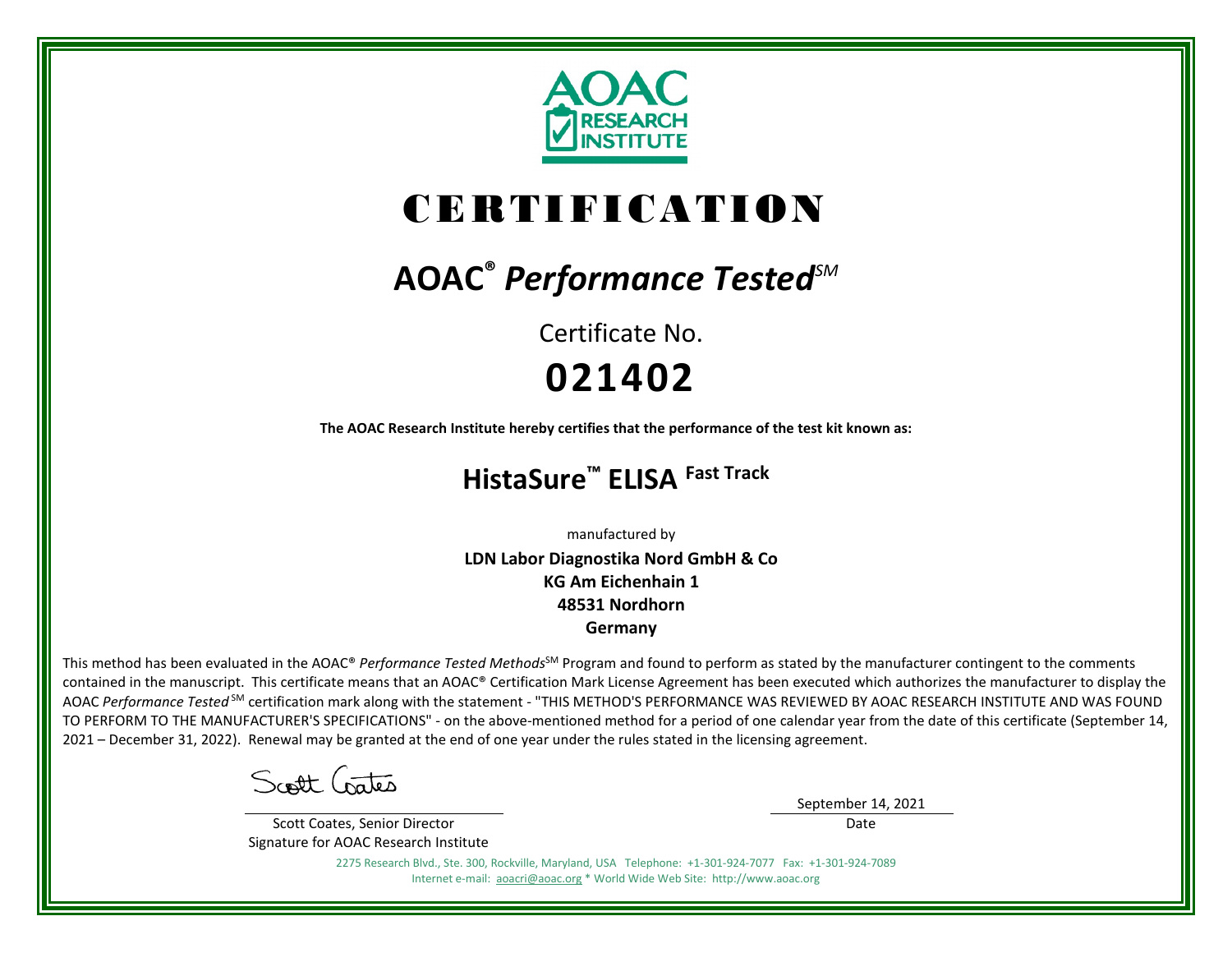| <b>METHOD AUTHORS</b><br><b>Georg Manz and Esther Booltink</b>                                                                                                                                                                                                                                                                                                                                                                                                                                                                                                                                                                                                                                                                                                  | <b>SUBMITTING COMPANY</b><br>LDN Labor Diagnostika Nord GmbH & Co. KG<br>Am Eichenhain 1<br>48531 Nordhorn<br>Germany                                                                                                                                                                                                                     |
|-----------------------------------------------------------------------------------------------------------------------------------------------------------------------------------------------------------------------------------------------------------------------------------------------------------------------------------------------------------------------------------------------------------------------------------------------------------------------------------------------------------------------------------------------------------------------------------------------------------------------------------------------------------------------------------------------------------------------------------------------------------------|-------------------------------------------------------------------------------------------------------------------------------------------------------------------------------------------------------------------------------------------------------------------------------------------------------------------------------------------|
|                                                                                                                                                                                                                                                                                                                                                                                                                                                                                                                                                                                                                                                                                                                                                                 |                                                                                                                                                                                                                                                                                                                                           |
| <b>KIT NAME(S)</b><br>HistaSure <sup>™</sup> ELISA Fast Track                                                                                                                                                                                                                                                                                                                                                                                                                                                                                                                                                                                                                                                                                                   | <b>CATALOG NUMBERS</b><br>FC E-3600, FC E-3900                                                                                                                                                                                                                                                                                            |
| <b>INDEPENDENT LABORATORY</b><br>Eurofins Central Analytical Laboratories<br>2315 N. Causeway Blvd.<br>Metairie, LA 70001<br><b>USA</b>                                                                                                                                                                                                                                                                                                                                                                                                                                                                                                                                                                                                                         | <b>AOAC EXPERTS AND PEER REVIEWERS</b><br>Christina A. Mireles DeWitt <sup>1</sup> , Sevim Köse <sup>2</sup> , James Hungerford <sup>3</sup><br><sup>1</sup> Oregon State University, Astoria, OR USA<br><sup>2</sup> Karadeniz Technical University, Trabzon, Turkey<br><sup>3</sup> U.S. Food and Drug Administration, Bothell, WA, USA |
| <b>APPLICABILITY OF METHOD</b><br>Target analyte-histamine<br>Matrixes - (10 g samples) - fresh/frozen yellowfin tuna, canned tuna-<br>chunk light in water, fresh/frozen mahi mahi, canned sardines in oil, and<br>fish meal<br><b>Performance claims</b><br>Selectivity: Cross reactivity with components of similar behavior < 2%<br>Accuracy: %RSD < 15% (above LOQ)<br>Precision: recovery within 80 - 120 %<br>Detection limit: LOQ < 3 ppm (Corresponding to Control 2 of the ELISA)<br>Stability: 2-year shelf life at 2 - 8°C. Acceptable OD range of control 0:<br>$1.250 - 2.750.$<br>Method comparison LDN HistaSure ELISAFast Track vs AOAC 977.13.<br>Correlation Coefficient r>0.9. Ratio AOAC 977.13 / HistaSure ELISAFast Track<br>$0.8 - 1.2$ | <b>REFERENCE METHOD</b><br>W. Horwitz, G.W. Latimer, 2005. AOAC Official Method 977.13. Official<br>Methods of analysis of AOAC International 18th Edition 35.1.32 (13)                                                                                                                                                                   |
|                                                                                                                                                                                                                                                                                                                                                                                                                                                                                                                                                                                                                                                                                                                                                                 |                                                                                                                                                                                                                                                                                                                                           |
| <b>ORIGINAL CERTIFICATION DATE</b><br><b>February 03, 2014</b>                                                                                                                                                                                                                                                                                                                                                                                                                                                                                                                                                                                                                                                                                                  | <b>CERTIFICATION RENEWAL RECORD</b><br><b>Renewed annually through December 2022</b>                                                                                                                                                                                                                                                      |
| <b>METHOD MODIFICATION RECORD</b><br>November 2017 Level 1<br>1.<br>$\overline{2}$ .<br>November 2019 Level 1                                                                                                                                                                                                                                                                                                                                                                                                                                                                                                                                                                                                                                                   | <b>SUMMARY OF MODIFICATION</b><br><b>Editorial changes</b><br>1.<br>2.<br><b>Editorial changes</b>                                                                                                                                                                                                                                        |

**3. September 2020 Level 1**

**Under this AOAC®** *Performance TestedSM* **License Number, 021402 this method is distributed by: NONE**

- **2. Editorial changes**
- **3. Editorial changes to labels**

**Under this AOAC®** *Performance TestedSM* **License Number, 021402 this method is distributed as: NONE**

#### **PRINCIPLE OF THE METHOD (1)**

Histamine is extracted from the fish using a simple water extraction. After filtration or centrifugation, the clear supernatant is used for the subsequent step, the derivatization of histamine.

By use of the acylation reagent, histamine from the calibrators and histamine from the food extracts is quantitatively derivatized into N-acylhistamine. The competitive Histamine ELISA kit uses the microtiter plate format. Histamine is bound to the solid phase of the microtiter plate. Acylated histamine and solid phase bound histamine compete for a fixed number of antiserum binding sites. When the system is in equilibrium, free antigen and free antigen-antiserum-peroxidase complexes are removed by washing. The substrate TMB/peroxidase reaction is monitored at 450 nm. The amount of antibody bound to the solid phase histamine is inversely proportional to the histamine concentration of the sample.

#### **DISCUSSION OF THE VALIDATION STUDY (1)**

In the AOAC PTM validation study the performance of the LDN HistaSure<sup>™</sup> ELISA<sup>Fast Track</sup> was at least equivalent to the AOAC 977.13 reference method. The LDN HistaSure ELISAFast Track showed good recovery rates for all tested matrixes (fresh/frozen tuna, canned tuna, fresh/frozen mahi mahi, canned sardines and fish meal) and repeatability precision was excellent at the 50 ppm defect action level. No solvents are required for extraction. The method is robust, fast, efficient and suitable for high throughput screening. Based on the results of this study it could be recommended that the LDN HistaSure ELISAFast Track receives PTM certification.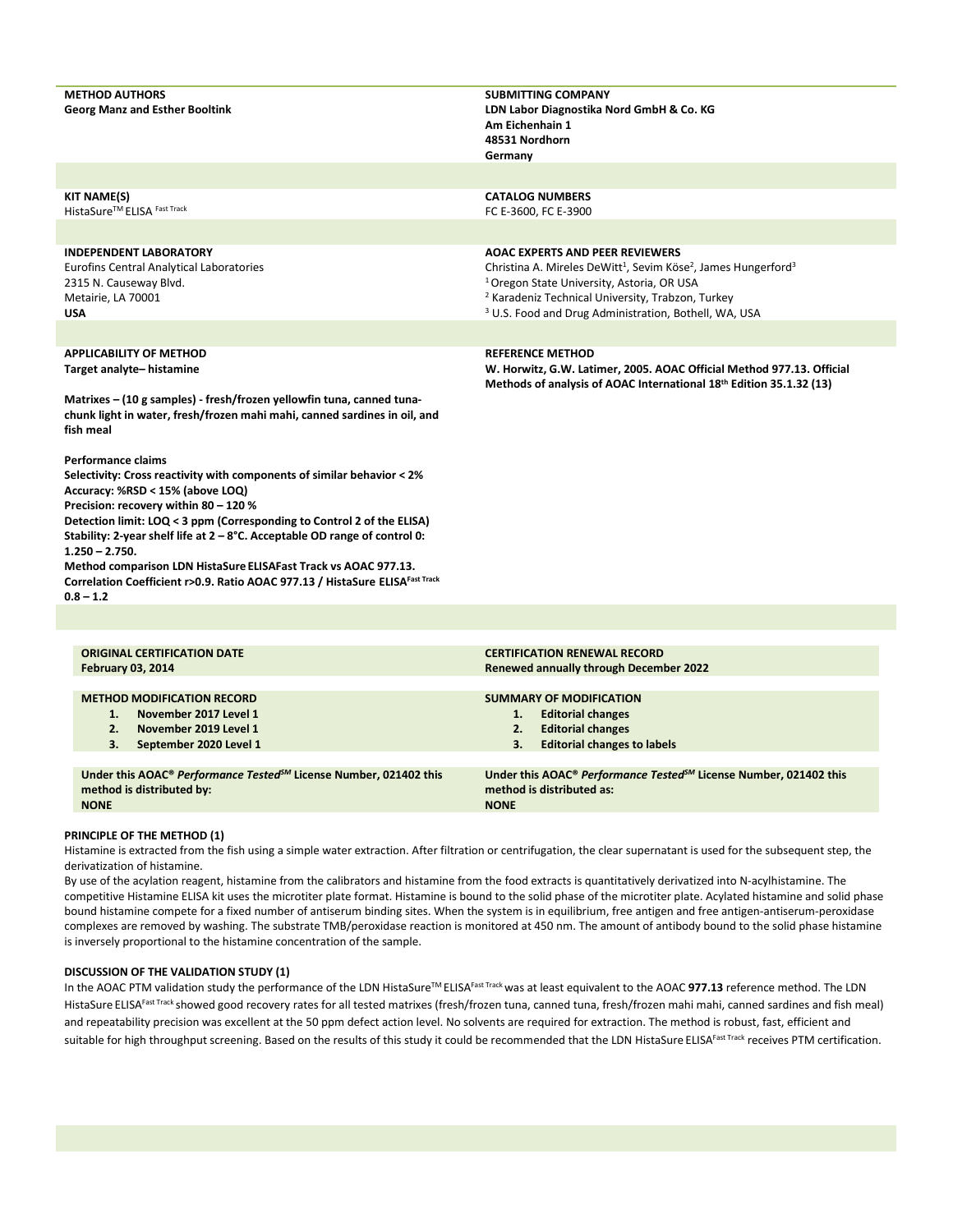|                           | Table 9: Method comparison results overview AOAC 977.13 vs. LDN HistaSure™ ELISAFast Track (1) |                                        |              |              |                                     |                                        |             |              |                                  |  |  |
|---------------------------|------------------------------------------------------------------------------------------------|----------------------------------------|--------------|--------------|-------------------------------------|----------------------------------------|-------------|--------------|----------------------------------|--|--|
|                           |                                                                                                | AOAC 977.13                            |              |              | LDN HistaSure™ ELISAFast Track      |                                        |             |              |                                  |  |  |
|                           | <b>Fortification level</b><br>(ppm)                                                            | Mean<br>concentration<br>$(n=5)$ (ppm) | SD           | %RSD         | Average<br>%<br>recovery<br>$(n=5)$ | Mean<br>concentration<br>$(n=7)$ (ppm) | SD          | %RSD         | Average %<br>recovery<br>$(n=7)$ |  |  |
| Fresh/frozen Tuna         | 0                                                                                              | 0.51                                   | 0.63         | 123.5        | $\sqrt{2}$                          | $0.27$ (< LOQ)                         | 0.11        | 38.7         | $\sqrt{2}$                       |  |  |
|                           | 5                                                                                              | 4.92                                   | 0.81         | 16.4         | 88.1                                | 5.25                                   | 0.40        | 7.52         | 99.6                             |  |  |
|                           | 20                                                                                             | 17.6                                   | 2.81         | 16.0         | 85.4                                | 19.2                                   | 2.08        | 10.8         | 94.6                             |  |  |
|                           | 50                                                                                             | 43.9                                   | 7.37         | 16.8         | 86.8                                | 42.9                                   | 1.77        | 4.13         | 85.2                             |  |  |
|                           | 100                                                                                            | 87.9                                   | 15.1         | 17.2         | 87.4                                | 92.6                                   | 6.99        | 7.55         | 92.4                             |  |  |
|                           | 250                                                                                            | 261.8                                  | 27.2         | 10.4         | 104.5                               | 218.6                                  | 17.3        | 7.90         | 87.3                             |  |  |
|                           | <b>Mean recovery</b>                                                                           |                                        |              |              | 90.4                                |                                        |             |              | 91.8                             |  |  |
|                           | 0                                                                                              | 0.22                                   | 0.22         | 99.7         | $\prime$                            | $0.50$ (< LOQ)                         | 0.17        | 33.7         | $\sqrt{2}$                       |  |  |
|                           | 5                                                                                              | 4.84                                   | 0.16         | 3.21         | 92.4                                | 5.49                                   | 0.76        | 13.9         | 99.8                             |  |  |
|                           | 20                                                                                             | 18.3                                   | 2.35         | 12.8         | 90.6                                | 20.2                                   | 2.01        | 9.92         | 98.6                             |  |  |
|                           | 50                                                                                             | 52.3                                   | 2.89         | 5.52         | 104.2                               | 47.8                                   | 4.10        | 8.57         | 94.7                             |  |  |
| Canned tuna               | 100                                                                                            | 99.5                                   | 7.12         | 7.15         | 99.3                                | 99.8                                   | 8.10        | 8.12         | 98.7                             |  |  |
|                           | 250                                                                                            | 238.9                                  | 33.8         | 14.2         | 95.5                                | 267.3                                  | 8.46        | 3.17         | 106.5                            |  |  |
|                           | <b>Mean recovery</b>                                                                           |                                        |              |              | 96.4                                |                                        |             |              | 99.8                             |  |  |
|                           | 0                                                                                              | 1.52                                   | 0.96         | 63.3         | $\sqrt{2}$                          | $1.22$ (< LOQ)                         | 0.21        | 17.3         | $\sqrt{2}$                       |  |  |
|                           | 5                                                                                              | 5.44                                   | 0.77         | 14.3         | 78.4                                | 6.38                                   | 0.61        | 9.56         | 103.1                            |  |  |
|                           | 20                                                                                             | 17.9                                   | 1.69         | 9.45         | 82.0                                | 18.9                                   | 1.28        | 6.78         | 88.2                             |  |  |
| Frozen mahi mahi          | 50                                                                                             | 45.8                                   | 7.68         | 16.8         | 88.5                                | 43.5                                   | 2.29        | 5.26         | 84.6                             |  |  |
|                           | 100                                                                                            | 93.9                                   | 6.30         | 6.71         | 92.4                                | 82.7                                   | 2.46        | 2.97         | 81.5                             |  |  |
|                           | 250                                                                                            | 242.6                                  | 19.9         | 8.22         | 96.4                                | 199.0                                  | 12.6        | 6.35         | 79.1                             |  |  |
|                           | <b>Mean recovery</b>                                                                           |                                        |              |              | 87.5                                |                                        |             |              | 87.3                             |  |  |
|                           | 0                                                                                              | 0.21                                   | 0.32         | 155.1        | $\sqrt{2}$                          | $0.67$ (< LOQ)                         | 0.19        | 28.9         | $\sqrt{2}$                       |  |  |
|                           | 5                                                                                              | 4.24                                   | 0.28         | 6.57         | 80.6                                | 5.27                                   | 0.28        | 5.36         | 92.1                             |  |  |
| d sardines                | 20                                                                                             | 20.7                                   | 1.10         | 5.32         | 102.3                               | 18.2                                   | 1.24        | 6.78         | 87.8                             |  |  |
|                           | 50                                                                                             | 41.6                                   | 4.89         | 11.8         | 82.9                                | 41.5                                   | 0.75        | 1.80         | 81.6                             |  |  |
| Canne                     | 100                                                                                            | 86.1                                   | 10.8         | 12.5         | 85.9                                | 77.5                                   | 3.94        | 5.08         | 76.8                             |  |  |
|                           | 250                                                                                            | 230.3                                  | 32.2         | 14.0         | 92.0                                | 249.9                                  | 23.0        | 9.22         | 99.7                             |  |  |
|                           | <b>Mean recovery</b>                                                                           |                                        |              |              | 89.0                                |                                        |             |              | 87.6                             |  |  |
|                           | $\mathsf{O}\xspace$                                                                            | 6.31                                   | 0.73         | 11.6         | $\sqrt{ }$                          | 9.4                                    | 0.54        | 5.71         | $\sqrt{2}$                       |  |  |
|                           | 5                                                                                              | 5.30                                   | 0.30         | 5.73         | $-20.1$                             | 14.0                                   | 1.11        | 7.92         | 92.3                             |  |  |
|                           | 20                                                                                             | 15.5                                   | 1.42         | 9.12         | 46.2                                | 25.5                                   | 1.02        | 3.98         | 80.5                             |  |  |
| Fish meal                 | 50                                                                                             | 38.5                                   | 4.11         | 10.7         | 64.5                                | 48.9                                   | 1.02        | 2.09         | 79.0                             |  |  |
|                           | 100                                                                                            | 95.1                                   | 2.78         | 2.92         | 88.8                                | 93.8                                   | 3.73        | 3.97         | 84.4                             |  |  |
|                           | 250                                                                                            | 212.9                                  | 19.8         | 9.29         | 82.6                                | 244.2                                  | 15.8        | 6.47         | 93.9                             |  |  |
|                           | <b>Mean recovery</b>                                                                           |                                        |              |              | 52.4                                |                                        |             |              | 86.0                             |  |  |
| contaminated<br>Naturally | Sample 1                                                                                       | 61                                     | 3.06         | 5.04         | $\prime$                            | 58                                     | 5.2         | 8.95         | $\prime$                         |  |  |
|                           | Sample 2                                                                                       | 203                                    | 13.7         | 6.74         | $\prime$                            | 133                                    | 10.7        | 7.99         | $\prime$                         |  |  |
|                           | Sample 3<br>Sample 4                                                                           | $7\overline{ }$<br>54                  | 1.00<br>3.21 | 14.3<br>5.99 | $\prime$                            | 8.6<br>48                              | 0.92<br>2.8 | 10.7<br>5.83 | 7                                |  |  |
|                           | Sample 5                                                                                       | 57                                     | 1.53         | 2.66         | 7                                   | 69                                     | 5.3         | 7.75         | $\prime$                         |  |  |